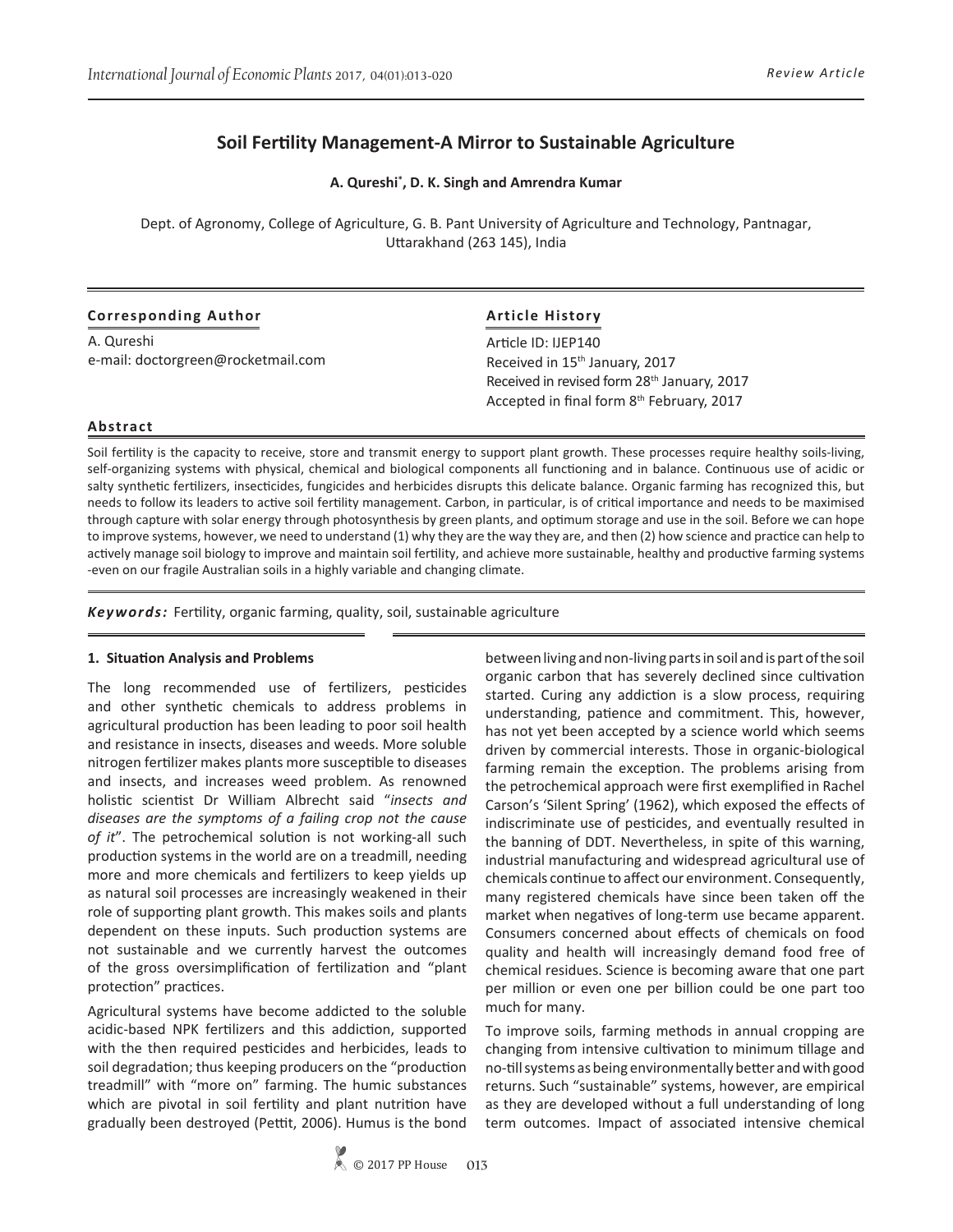use is the unknown factor. It is the combined and repeated impact of chemical use that affects the system-factors not tested in product registration process or long-term field research. Negative soil-related developments in these "new" systems have already been identified in Queensland (Bell, 2005). Brown (2004) formulated these phenomena as "For every action on a complex, interactive, dynamic system, there are unintended and unexpected consequences. In general, the unintended consequences are recognised later than those that are intended". Current practices continue with the use of harsh chemicals and ignore the delicate balance of humus, microbes, trace minerals and nutrients in the soil. Such management has resulted in marked losses in soil organic carbon (including humus) and greatly reduced diversity and abundance of microbes (algae, bacteria, fungi, nematodes, protozoa) and larger organisms (*e.g*. mites, ants, beetles, worms) in the soil foodweb (see *e.g*. Ingham 2006). This exposes roots to harsh conditions, greatly diminishing the capacity of the soil to feed plants, as well as making roots more sensitive to saline and acid condition and the whole plant susceptible to pests and diseases, and requiring plants to be spoon-fed with fertilisers and protected by chemicals (Anderson, 2000). Disruption of soil biological and chemical processes usually leads to physical problems, such as reduced infiltration, compaction and erosion. As a result, conventional farming is now searching for answers to increasing soil organic matter and microbial biomass (Bell, 2005; Fisher, 2005; Kirkby et al., 2006).

## **2. Ecosystem**

A sustainable farming system is a complex ecosystem with non-linear dynamics that can exist in alternate stable states, each state having its own threshold for change from one state to another. When a critical threshold is breached, recovery to a sustainable system will become difficult or impossible. For unstable farming systems to again become sustainable, we have to understand ecosystems before we can take the right remedial steps. Sustainable ecosystems are resilient, having the capacity to absorb disturbance and re-organize over a wide range of conditions before ever reaching a critical threshold. They are characterized by many interactive components within and between scales. Adaptability and transformability are two other characteristics of how ecosystems respond to change. Adaptability is the capacity of "actors" in the system to manage system resilience, while transformability is the capacity to become a fundamentally different system when the existing system becomes unsustainable (Resilience Alliance, 2006).

The underlying strategies for moving towards sustainable farming systems are conservation of soil, water and energy resources to maximise food production. This goes back to the functioning of ecosystems, the dynamics of interactions between a community and its non-living environment. Agroecology is an approach in agricultural development which draws on modern ecological knowledge and methods. It is defined as the application of ecological concepts and principles to the design and management of sustainable agro-ecosystems (Gliessman, 2000). Understanding the functioning of ecosystems requires a "big picture" holistic approach. The knowledge of different groups in the living world and how they interact with other groups is here more important than in-depth knowledge of individual species. Studying the latter, however, and single issues in general, seems to be more popular and advanced. Unfortunately, we can't understand a system by combining available knowledge of component single issues. That is, the holistic "whole" is not the sum of reductionist "detail". This also needs to be recognised in simulation modelling of systems.

## **3. Symbiosis**

The balanced, mutual interdependence of different species -is a protective mechanism in nature, which develops in response to compatible needs. Self-organisation keeps natural biological systems in balance. Interactions between organisms are powerful evolutionary forces. Increased complexity and diversity of species and interactions within the soil food web promote balance and higher plant productivity. The whole should be considered as an integrated system being resistant and resilient to change through an abundant diversity of organisms. Plants depend on beneficial soil organisms to protect them from pathogens, to help them obtain nutrients from the soil, and to break down toxic compounds that could inhibit growth. Soil organisms create a living, dynamic system that needs to be understood and managed properly for best plant growth. If the balance of micro-organisms is wrong, fertilizers and pesticides can't help recover plant vigour. Understanding soil health requires knowing which organisms occur, which ones are working, how many are present and whether they are the right kinds for the desired plants (Ingham, 2006). Soil health thus requires improvement of biodiversity in paddocks and catchments to enhance natural predation in a functional soil foodweb (FAO, 2006). This can be achieved by doubling soil organic carbon (the foundation for a living soil), minimising use of chemicals, and the establishment of shelterbelts for improvement of soil surface microclimate and provision of a "home" for an important part of the soil foodweb. Paddock soil then becomes resistant to change and, being resilient, is able to recover from disturbances caused by extremes in weather or management. Such soils will remain more productive with climate change as living soil organisms can adapt. It will also help slow climate change by sequestering carbon (Leu, 2006a; Carbon Coalition, 2006). Further ecosystems improvement may be achieved by managing natural energies with permaculture (PRI, 2006), Yeomans" Keyline Designs (Yeomans, 2006) or Natural Sequence Farming (NSF, 2006) to fit paddocks into a sustainable landscape. Natural Sequence Farming is a rural landscape management technique aimed at restoring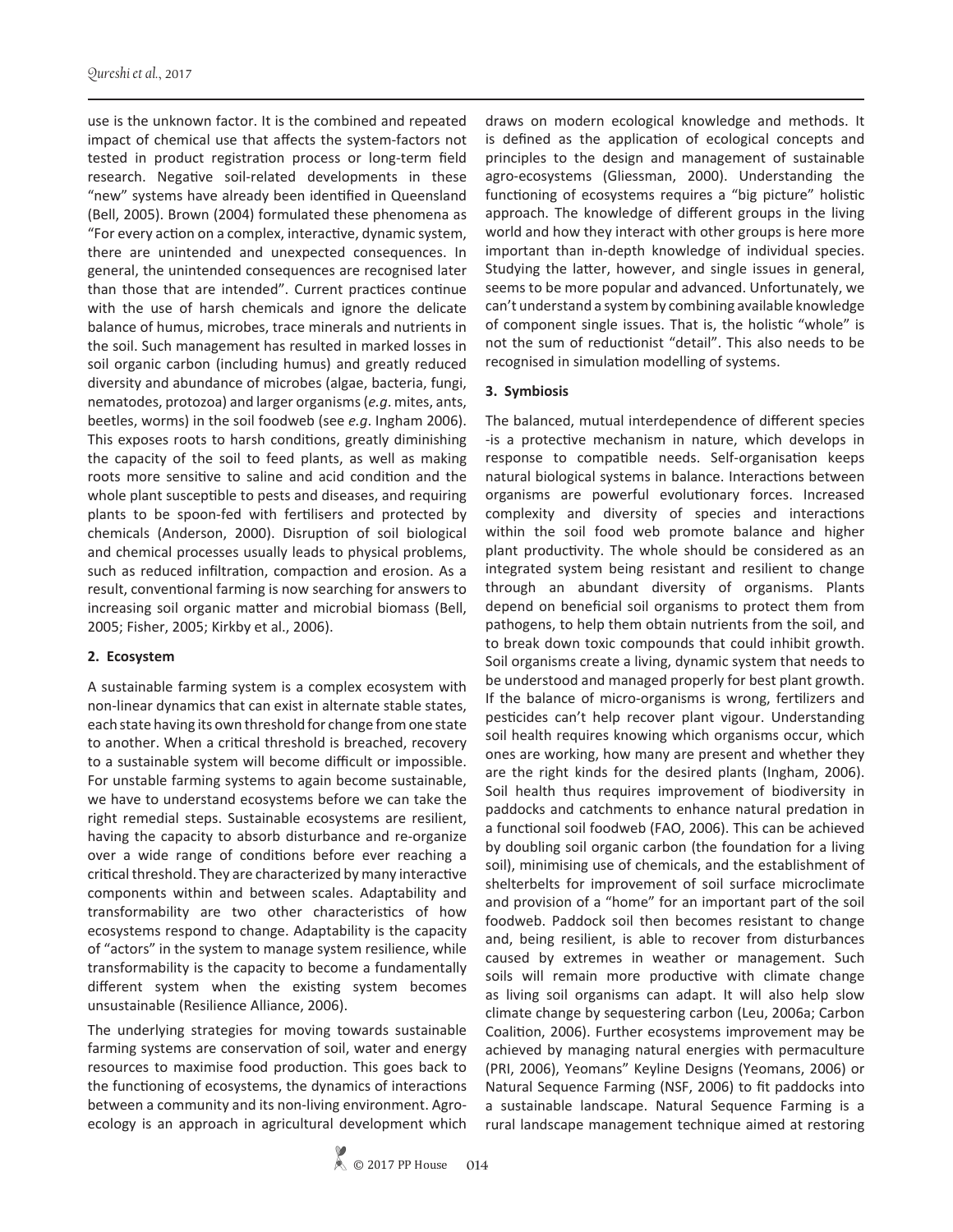natural water cycles that allow the land to flourish and be less sensitive to drought conditions (Newell, 2006). This goes back to the natural balance of water cycles as pioneered by Peter Andrews in conjunction with biological farming principles (Andrews, 2006; NSF, 2006). Another strategy in the move towards sustainability and ecosystem protection is reducing the vulnerability of farming to the economic impact of diminishing oil availability (Peak Oil, 2006) by decreasing its reliance on petrochemical products.

#### **4. Science**

Current specialization in agricultural science has resulted in research within very narrow boundaries. This has induced linear, mechanistic thinking, which doesn't allow room for synergies, and results in confusion between cause and effect. Soils, for example, have become partitioned into separate isolated fields of chemistry, physics and biology, with further specialisation within each. Unfortunately, soil degradation and the issue of how to restore healthy soils cannot be solved with many individual research projects conducted by various specialists. In nature everything is linked with everything else. These circular, web-of-life phenomena have to guide our applied field research. Much current "sustainability" research is fiddling at the margins of entrenched methods, working on symptoms rather than the primary cause of problems-as evidenced by appearance of new problems after implementing "solutions". It is not simply a matter of doing better what we do. "Best practice" locks us in status quo which is still not good enough! If agricultural research is to deliver anything approaching sustainability, therefore, we need to change the science paradigm (Jackson, 1985). Or as Dr Albert Einstein said: *"No problem will be solved with the same level of thinking that created it in the first place"*. Over generations research has become increasingly "reductionist", that is, reducing and outlining systematically the area of interest to be studied and the disciplines to be used. While this approach of fragmentation has delivered a lot of knowledge about the workings of particular crops, pastures, livestock, insect pests, chemicals, *etc.*, focusing too intensely on closed systems with narrow boundarieson single, isolated components of the bigger "real-world" system-means we are blind to larger cycles and patterns within which component parts exist (Stapper, 2002). In this way, the biological sciences themselves fragment our understanding by creating false divisions that break the cycle of life. New problems keep emerging as each of them are dealt with as single issues, resulting in partial solutions that don't necessarily solve the problem, for example, acidity (with lime) and salinity (with lowering ground water). Partial solutions tend to equate a single solution with the cause of the problem but lime and ground water, for example, are not always directly related with acidity (Anderson, 2000) and dryland salinity (Jones, 2001; 2006), respectively. Soil management related causes for dryland salinity have been derived from practical experiences in, for example, New

South Wales (Wagner, 2005; Andrews, 2006; Newell, 2006), Victoria (Nathan, 1999) and Western Australia (Paulin, 2002). Experimental results dealing with isolated individual components are thus difficult to apply to paddocks, which are complex systems in time and space. What does an "average" mean in a paddock? Other management factors are likely to be working against the application of individual research results, thereby inhibiting change. Hence, problems continue to emerge in agricultural production systems. Science is now proposing genetic engineering as "the" solution for many of these problems-risking yet another oversimplification in our fragmented agricultural science (Stapper, 2002), a "techno-fix" with more band-aids over the real cause of our problems-degrading soils. The standard multi-factorial research methodology seems ill-suited to studying complex biological systems where everything is linked with everything else. To obtain functional outcomes, no factors may be considered "constant" in trials while varying a few "important" factors to quantify their impact. Also the boundary conditions of research objects chosen by specialists (*e.g.* pots and small plots in a growth chamber, green house or research station) are often not appropriately representative of real ecosystems (especially microclimate) and generate results not transferable to the farming-system level. Comparative analysis is needed on a commercial production scale. Questions arising from such studies then need answers through reductionist science. New methodologies and directions of research are required in the search for resilience, to achieve reproducible and predictable outcomes in farming systems across agroecological zones. Such research needs to be planned, executed and analysed by a transdisciplinary team working across ecosystems at representative scales, that is, in agroecology (Gliessman, 2000, Altieri 2006). This is to allow observation and measurement of expressions of the multitude of interacting components within and between different scales of the farming system. Plant health (Anderson, 2000) and animal health (Voisin, 1958), for example, are dependent on availability in the right balance of minerals, but this is still regarded as "alternative" thinking to reach sustainability in agriculture we have to look at the whole system and develop holistic tools within agricultural science that bring together, from across disciplines, the knowledge obtained through analytic reductionism, without getting lost in small component details of "what single factor? -the how? and why?" Such tools are unlikely to be quantitative, hard systems, as dynamic interactions by soil organisms are too complex and too affected by small spatial and temporal changes in management and climate. Therefore, a soft systems approach is required, synthesising knowledge into management guidelines for sustainable land use combined with careful monitoring of status. Australia"s public R&D in this direction is minimal, and seems to be one of the lowest of OECD countries as was evident at the recent International Federation of Organic Agriculture Movements Congress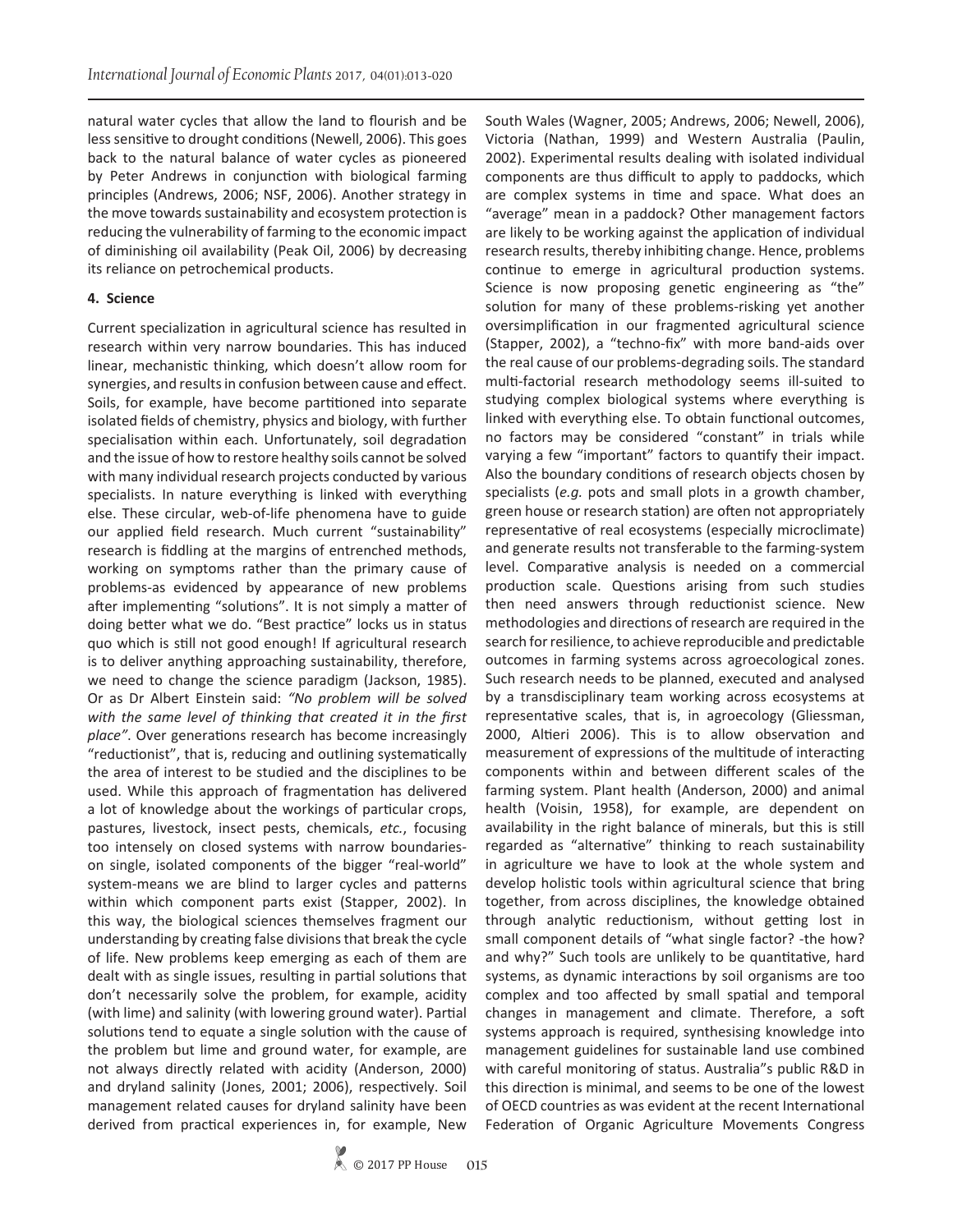in Adelaide (ISOFAR, 2005). Nevertheless, we must search for productive agricultural systems with reduced usage of petrochemicals and energy, and not rely on "Techno-Fantasy" to help us out. As we face a future without cheap oil, science must play a role in dealing with the profound socioeconomic change now gathering momentum around us (Heij, 2006).

#### **5. Management**

As managers using the soils, what do we look at, what do we (want to) see? After decades of regular use of single-super phosphate some farmers and graziers stopped using it when they became aware of the detrimental impact it had on soils and trees, caused by the acidic nature of the fertiliser; use of muriate of potash (potassium chloride) has similar impact and also needs to be avoided. We can learn to use the power of nature rather than fighting it with synthetic chemicals and unproven new technologies in a war we can" twin. Organic Farming is surging and Biological Agriculture (Anderson, 2000; Zimmer, 2006) is emerging as a sophisticated farming system in transition between current and organic. Both benefit from reintroduction and enhancement of humic and soil biological activity, components already fundamental in Biodynamic Farming (ATTRA, 2006). In contrast to the Organic standard, Biological farming allows for minimal use of the most microbefriendly fertilisers and herbicides with humic additives and molasses or sugar to enhance effectiveness and reduce damage to microbes. This requires ever smaller quantities as the system is balancing and moving towards Organic, a process that occurs much more quickly when actively managed with biological inputs. Management aims to balance chemistry, physics and biology in the soil aided by improved organic carbon content, appropriate mineral balance and a diverse and abundant soil life. Thus stabilising our fragile soils and creating a sponge that stores and makes available required plant foods and facilitates prolific root growth. Soil biology helps with building and maintaining soil structure to secure aeration and prevent compaction. A balanced biological soil will have the maximum levels of available minerals coinciding with maximum demand by plants. The farming system is intended to enhance biological activity in soil and on foliage, enabling a balanced supply of required minerals for effective plant growth, providing energy to plants and grazing animals. Soils are actively re-mineralised, inoculated with soil microbes and supplied with food for microbes, all required in order to achieve and maintain an energetic balance.

#### *5.1. Cover*

With cropping and in orchards, the soil should be covered most of the time by green plants or at least stubble to protect from high temperature and water loss. A litter layer as cover will be a continuous source of carbon for soil organisms and also provide temperature insulation and water retention. Green manuring provides opportunities to convert rainfall into soil fertility.

## *5.2. Weeds*

Weed growth is minimised with soil minerals being in balance and with lowest levels of freely available nitrogen. Mineral availability provides conditions that produce certain weeds, which can be used as an indicator of mineral deficiencies (Walters, 1999). The weed spectrum changes immediately when soils are balanced using appropriate materials. For example, from stinging nettle domination (sign of calcium unavailability) one year to no nettles. This is the ecological concept of succession, with different suites of species supported on the same area of land as soil conditions change over time (see *e.g*. Ingham, 2006).

## *5.3. Insects and diseases*

Biological farming is non-pesticidal management (NPM) and uses natural techniques to prevent insect and disease damage. This is a major step ahead of integrated pest management (IPM) which aims to minimise pesticide use to prevent or delay resistance. Preventative measures are important before and after sowing but start with a healthy soil where biological activity builds internal plant resistance to diseases and insects (Callaghan, 1975; Anderson, 2000; Ingham, 2006). Depending on the risks and size of operation, the management options are crop sequence, inter-cropping, trap crops/weeds, seed and foliage inoculation, neem and other natural repellents. Plant sap sugar content can be used as a guideline for protective sprays (see "Tools" below).

## *5.4. Variety choice*

Most current varieties have been selected to produce well in high-input management systems and require such treatment to perform as expected. New varieties need to be developed under organic-biological conditions to optimise production with low input on healthy soils. The first step is to evaluate "old" varieties that were selected before nitrogen availability became a priority for plants. A variety will improve with successive seasons if the seed is retained and used again as it keeps adjusting to local soil biology.

## *5.5. Rhizosphere*

The rhizosphere is the area of intense biological and chemical activity close to the root inhabited by soil microbes feeding off exudates from the root, thus facilitating nutrient supply to the root and protecting it from pathogens. Fertiliser applied with the seed at sowing decreases root growth, root branching and the number of root hairs. Applying microbes, humic substances and food for microbes with the seed (*ie*inoculation) generally results in a vigorous seedling with many roots, a thick rhizosphere, prolific branching and many root hairs, without the need for conventional seed-dressing. Such annual plants when pulled out of the ground at flowering still show a vigorous rhizosphere. Microbes keep colonising the roots as they grow, thus providing a continuation of that good rhizosphere. It has been demonstrated that an active rhizosphere can be created in degraded, acid or saline soils, with that neutral zone around the root allowing vigorous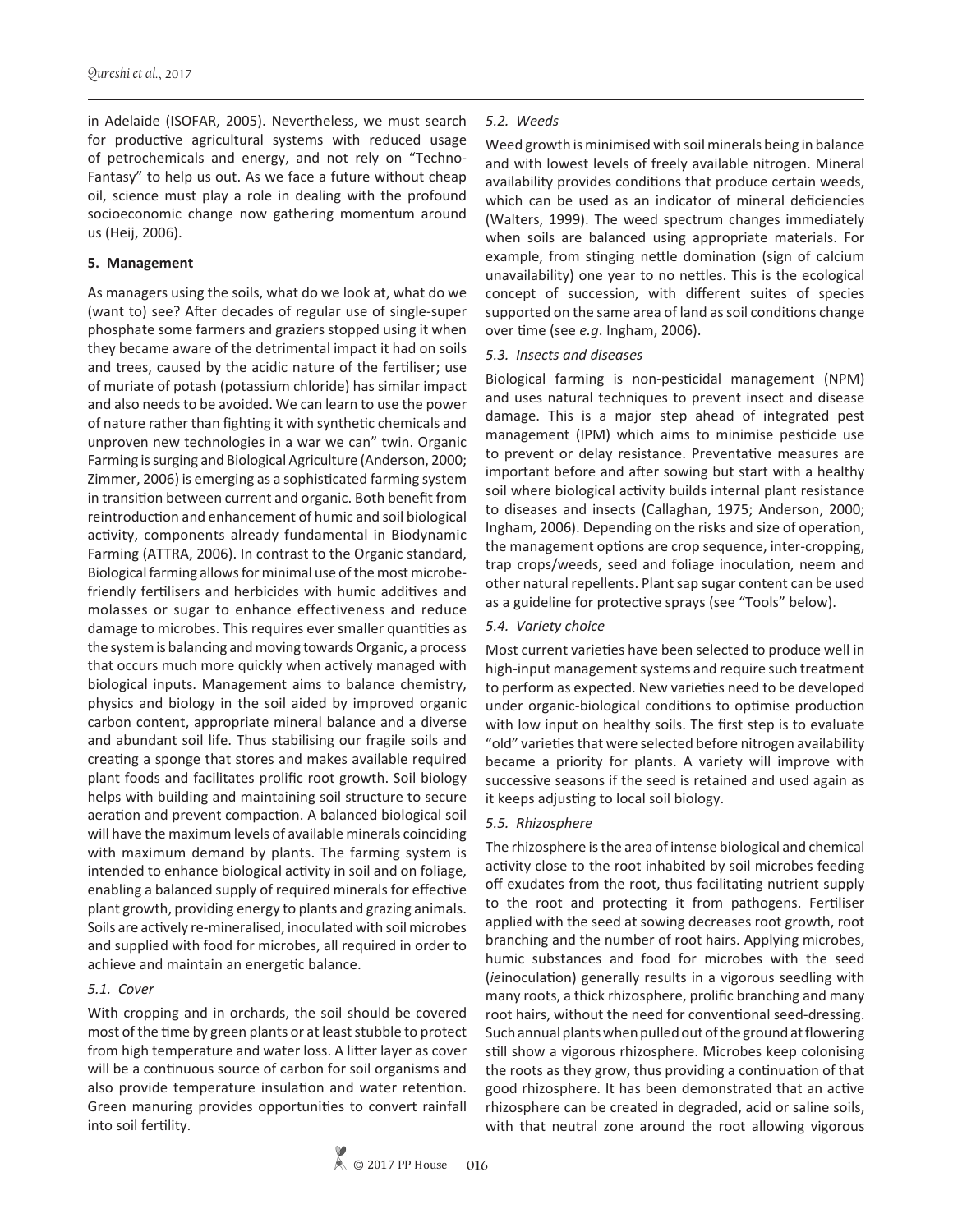plant growth. Such a "carbon pump" into the soil will improve that soil and the increasingly active soil biology will segregate negative compounds. Carbon may thus help stop dryland salinity (Jones, 2006).

## *5.6. Inputs*

The most important inputs are foods for the soil microbes, with the most effective one being carbon exudates from roots of growing plants. Maximising the time of active plant growth is therefore most important. Rotational, cell, or planned grazing (large number, small area, short time), for example, facilitates root growth and delivers more carbon to the soil than set-stock grazing. Another example is pasture-cropping where winter crops are sown into summer-active perennial pasture (Bruce, 2005; Jones, 2006; Seis, 2006). Residual stubble and roots are also important sources of carbon. Stubble, however, needs to be broken down to be available for soil organisms. To facilitate this if breakdown is slow, a stubble digest, containing cellulosedigesting fungi and some urea to lower the C:N ratio, can be sprayed onto slashed, spread and rolled stubble with or without incorporation. Such management decisions depend on the amount and kind of stubble, paddock history and soil biological activity-i.e., whether or not such bugs are already present. Carbon can be applied as molasses, sugar, humates or brown coal (in order of decreasing availability). Humic substances, such as humus, humate, humic acid, fulvic acid and humin, are important forms of carbon for plants, playing a vital role in soil fertility and plant nutrition. Plants grown on soils which contain adequate humin, humic acid and fulvic acid are healthier and less subject to stress, and the nutritional quality of harvested foods and feeds are said to be superior (Pettit, 2006).

Soil microbes, food for microbes and minerals can be applied as required by spreading, down the tube, or as foliar or soil spray with possible micronised minerals. To provide an optimum start of plant growth through the creation of a vigorous rhizosphere, the standard practice is to inoculate seed with microbes. This can be done by tickling some 10 l ha<sup>-1</sup> of microbe containing liquid on the seed at transfer from silo (needing less then 20 minutes to dry before sowing), or dripping a liquid containing microbes and minerals in the soil on the seed while sowing. Microbes can be applied as compost tea (Ingham, 2006) or as a commercial mix (*e.g*. the internationally well known "EM" (Effective Microbes) or "4/20"). These mixes may contain free-living nitrogen fixers (*e.g*. Azotobacter), bacteria that establish in the litter layer and can provide 20 to 70 kg N ha $^{-1}$  year<sup>1</sup> depending on moisture and carbon availability. Phosphorus solubilisers are another bacterial group that may be included to make available the P applied in the past and locked up in soil clays. The importance of Biodynamic preparations (*e.g*. 500, 501, Cow Pat Pit) and application (time and method) does not just rely on bacterial content, but also on their stimulation of the activity of other soil bacteria and fungi. Other inputs can be organic in nature, such as seaweed, fish protein, guano, soft rock phosphate, lime and rock dust, or in biological farming, inorganic microbe-friendly fertilisers in small amounts, such as sulphate of ammonia, calcium nitrate or mono-ammonium phosphate (MAP). Lime is regularly applied (0.4 to 1 t ha<sup>-1</sup>) for calcium to be available-a very important mineral requiring fungi for availability to roots (*e.g*. Ingham, 2006). Compost is an important and effective method for delivering carbon, organic compounds, minerals and microbes to the field as a readily available organic fertiliser. The best compost contains up to 90% of the carbon in microbial biomass, that is, bacteria, fungi, protozoa and nematodes (Ingham, 2006). Compost tea can be extracted from good compost and sprayed in orchards and on broadacre crops and pasture. Vermicomposting is the process by which worms are used to convert organic materials into a highly effective humus-like material known as "vermicast".

## *5.7. Monitoring*

"*You can't manage what you don't measure*"-Monitoring of soil and plants is important to be able to see improvements when changing management, and to allow early detection of required management. It is important to monitor different paddocks and use these records to try to quantify different solutions to a problem. Monitoring is a great learning tool, especially when comparing a similar crop across different paddocks or on a given paddock over seasons. Keeping good records facilitates discussion with other landholders and advisors. For example, a Soil Health Card with recording instructions was developed by a Landcare group in the Northern Rivers region of NSW (NR, 2006). A home-made penetrometer (see tools) is the great tool to monitor progress in and between paddocks as an improving soil biology alleviates soil compaction, making soils more aerated and easier to penetrate by roots. Pulling plants out of the soil is a test to help assess microbial activity. Naked roots usually mean a dense soil with little microbial activity. A thick soil layer stuck to roots (i.e., the rhizosphere) with prolific branching of the roots is an indication of a well aerated soil with active soil biology. Plants will have more solid stems, especially perennials like lucerne. Keep records of weeds as indicators of movements in soil mineral availabilities.

Smell the soils and discover the sweet smell of a healthy soil. Lab soil tests are the classic tool to get some chemistry numbers on what"s in the soil. Biological availability of essential elements and their balance, as provided by special labs. Deficiencies are relative, as productivity can be adversely affected by excess. Soil minerals can work together or be antagonistic to each other. An excess of one will create a deficiency of another.

## **6. Outcomes**

Farms that have achieved healthy soils look and smell good, with dung beetles present in pastures and no slugs or snails in crops. Plants growing on such farms have less disease and insect damage, less frost damage (high sugar content or "brix" in plant sap), have great root systems, and taste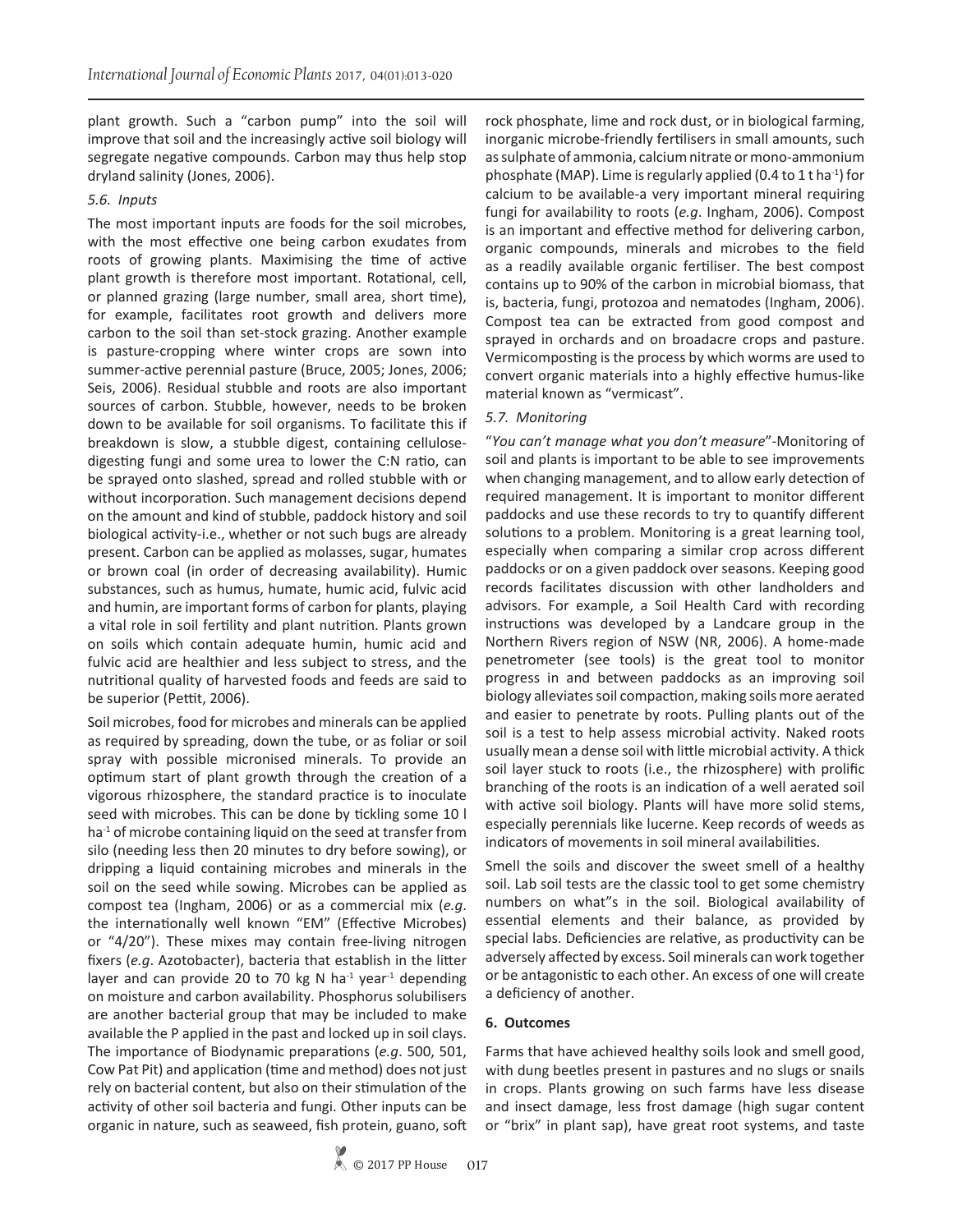better. For example, canola and lucerne having no to minimal insect damage without pesticides after commencement of biological farming. Animals show the most extraordinary health (*e.g*. lack of foot rot, bloat, pink eye, mastitis), fertility (*e.g*.+25% lambing), and longevity. They need less fodder and graze for shorter periods compared with available conventional feed systems. Think of what could happen to humans if we ate such food! Biological farming can reduce fertiliser use by up to 50% and eliminate fungicides and insecticides within three years of commencing. Such personal statements about achieved outcomes are available in company newsletters and articles in rural magazines but independent quantification is rare (Stapper, 2004). Most methods haven"t been proven scientifically, failures are experienced if methods or conditions are not right, and are therefore rubbished by many. Improved soil biological activity becomes visible through the presence of earthworms and many "creepy crawlers". Common soil problems have been alleviated such as acidity, salinity, compaction, water logging and wind erosion (no dust behind sheep). Waterholding capacity has been improved, which shows, for example, on irrigated farms through a 2−3 day extension between irrigations. The retention of water also seems greatly improved as topsoil remains moist longer. Improved soil organic carbon manifests itself through many factors, but the overall benefit can be great. For example, one study in NSW quantified the value of soil organic carbon as \$116 per 1% increase, resulting from better water holding capacity and nitrogen availability (Ringrose-Voase et al. 1997). As in current systems, not all inputs are always effective. Success in biological systems depends on many factors working together. Soil organic carbon formation from roots and stubble, for example, requires not only the presence of microbes but also availability of important nutrients as the C:N:P:S ratio of organic carbon is similar across the world (Kirkby et al. 2006). Something can fail if a catalyst is missing.

Lal (2006) found that enhancing soil quality and agronomic productivity per unit area through improvement in the soil organic carbon pool will increase food production in developing countries, with numerous ancillary benefits. Adoption of recommended management practices on agricultural lands and degraded soils would improve soil quality including water holding capacity, cation exchange capacity, soil aggregation, and susceptibility to crusting and erosion. Many have studied the impacts of farming methods on environment and food production. For example, studies have shown reduced nitrate leaching and enhanced denitrifier activity and efficiency in organically fertilised soils (Kramer et al., 2006). Impacts of herbicides on rhizobium survival and recovery with reductions of up to 60% in nitrogen fixation have been reported by Drew et al. (2006). Organic agriculture often is a proven good producer of food with yields comparable to those of conventional agriculture both in poor (Parrott and Marsden, 2002) and rich (Maeder et al., 2002) countries. Gala (2005) and Leu (2006b) provide detailed accounts of studies from many countries. With

and rich countries in a move away from petrochemicals. India, for example, with three-quarters of farmers on less than 1.4 ha, is increasingly going back to traditional knowledge, which, combined with current knowledge and logistics, is leading to productive, profitable systems (Rupela et al., 2006; CSA, 2006) Organic technologies have been developed over about 6000 years to feed mankind while conserving soil, water, energy and biological resources. We are now able to increase yields for these low-input systems by using our breeding knowledge and methods to select higher yielding varieties adapted to local conditions (*e.g*. to improve harvest index). Among the benefits of organic technologies are higher soil organic matter and nitrogen, lower fossil fuel energy inputs, yields similar to those of conventional systems, and conservation of soil moisture and water resources-the latter being especially advantageous under drought conditions (Pimentel et al., 2005). Cuba is the first country to develop agroecological systems nationwide-as a result of the disintegration and collapse of the Socialist Bloc and tightening of the US trade embargo which prevented access to petrochemicals. Cuba successfully turned to self-reliance, organic farming, animal traction, biofertilisers and biological pest-control, while retaining agricultural productivity-a remarkable paradigm shift (Funes et al., 2002).

acquired knowledge, NPM is becoming successful in poor

## **7. The Road to Sustainability**

ways, it is fundamentally a process of social learning, not led by a science that over emphasises production and neglects maintenance functions within agroecosystems. Hill (1998) sees this blind spot as one of a number of indicators of our undeveloped and distressed psychosocial state. Habits, perception and assumptions determine what we see and want to see, and correlation is not cause. This realisation is another aspect of the change that will be required in our paradigm-the way we learned to see the world. How do we find the road to a sustainable agriculture producing healthy food in a healthy landscape? How do we turn our "Clean and Green" image into reality? Minerals and microbes are the key, in both soil and human health. Over the past 60 years, mineral density of foods has declined to less than half of former levels (Bergner, 1997; McCance and Widdowson, 2000). We need to increase it again through improved production systems, and keep it available with proper food processing, so that good nutrition returns to the way our foods are grown, processed and prepared. Real medicine must start with the patient"s diet and, ultimately, the nutrition on the farm (Anderson, 2000). Worthington (2001) and the Soil Association (2002) found genuine differences in nutrient content of organic and conventional cropsimprovements which could be even greater if all organic crops are actively managed with microbes and minerals. Farmers and graziers need to be paid for such quality. Active management of the soil foodweb, remineralisation, and

While "sustainable agriculture" has been defined in many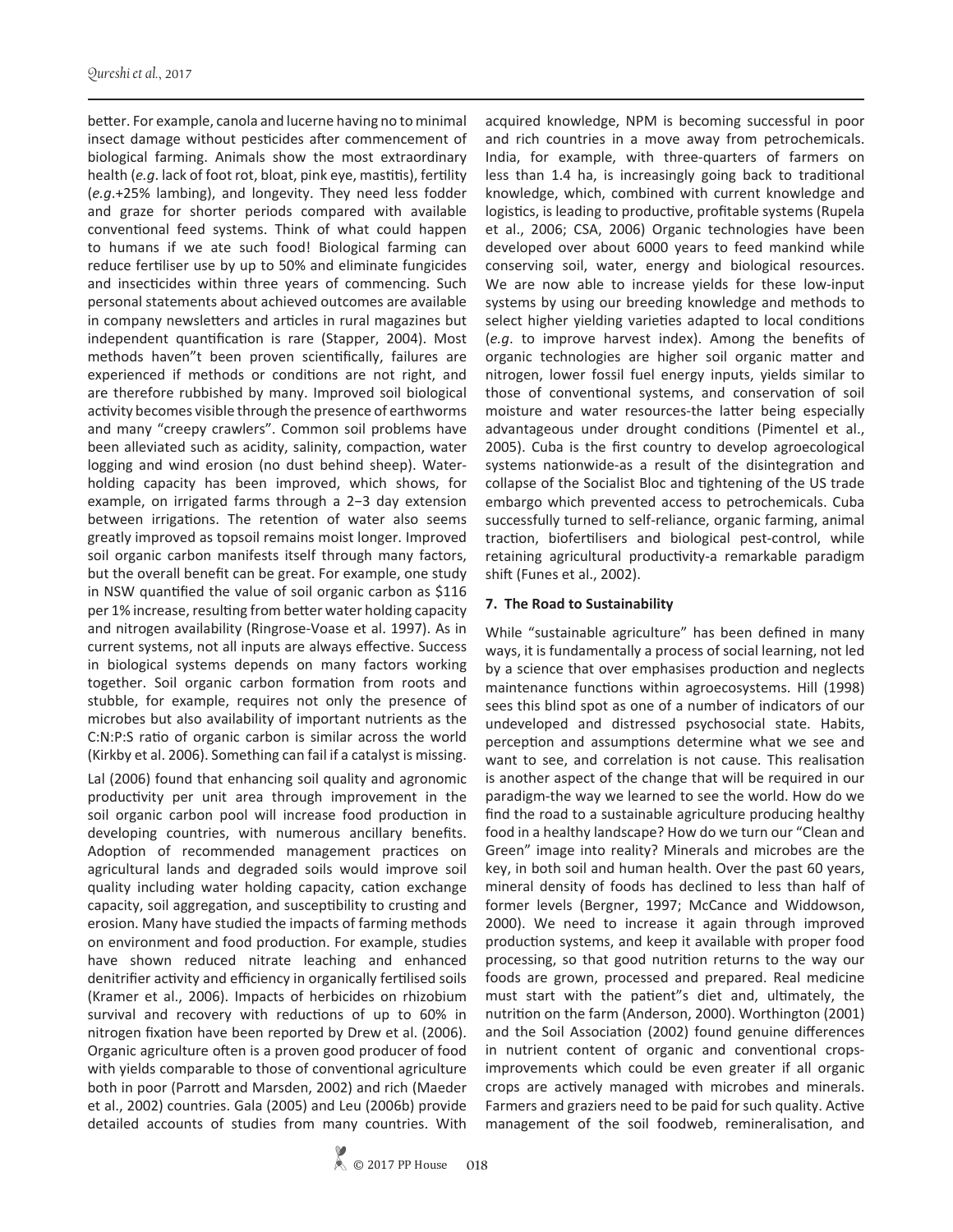substantial increase of soil organic carbon are essential to reaching ecologically sustainable production systems and a (less-un)sustainable agriculture. Such a system produces healthy food with good taste and structure (*i.e.* availability calcium and silica), and extended shelf-life. Trees are important as shelterbelts in a dry, wind-swept continent. There are examples in many districts where farmers have converted a proportion (say 10%) of their property to trees and wetlands (often from say 0.5%), resulting in improved productivity through improved water use efficiency and decreased sensitivity to droughts. This will especially be the case when appropriately combined with Natural Sequence Farming which rehydrates the landscape and makes soils healthy when following Peter Andrews" principles that include biological farming (Andrews, 2006). Healthy, living soils will be able to adapt to a changing climate. Organicbiological farming methods seem promising on a landscape and catchment scale, as they result, through minimizing the use of synthetic chemicals, in farming systems that stimulate biodiversity, stabilise the soil, and balance the hydrology, thereby reducing off-farm impacts. It is important to mix and match such systems with landscape changing initiatives such as permaculture (PRI, 2006), Keyline Design (Yeomans, 2006) and Natural Sequence Farming (Andrews, 2006; Newell, 2006; NSF, 2006)-thus increasing the knowledge intensity in farming. In most districts today, there are properties applying sustainable practices as outlined above. These practices have been achieved with persistence by the manager-through trial and error, under financial pressure, and on fragile soils in our highly variable climate. It is now the task of science, using participatory research, to connect up these "dots" in the landscape using appropriate concepts and principles. A typical agricultural manager is both time poor and cash poor-thereby, of necessity, readily following advise from (trusted) outsiders. Action research is needed to develop indicators that conceptualise farmer knowledge of natural resource management. This, in turn, will feed the required information-exchange networks, allowing knowledge to be transferred in time and space to achieve and maintain soil health, optimise production and minimise risk to achieving profitable farms in sustainable rural communities.

## **8. Conclusion**

Organic farming has recognized this, but needs to follow its leaders to active soil fertility management. Carbon, in particular, is of critical importance and needs to be maximised through capture with solar energy through photosynthesis by green plants, and optimum storage and use in the soil.

## **9. References**

- Altieri, M.A., 2006. Agroecology: principles and strategies for designing sustainable farming systems. Available from http://www.cnr.berkeley.edu/~agroeco3/principles\_ and\_strategies.html
- Anderson, A.B., 2000. Science in Agriculture*.* ACRES, Austin.

Anderson, A. B. 2004. Part III-Health & The Holistic View, Soil-Crop-Food-Human Health Connection. In: Real Medicine, Real Health. Holographic Health Press, Waynesville, N.C.

- Andrews, P., 2006. Back from the Brink. How Australia's landscape can be saved*.* ABC Books.
- ATTRA., 2006. Biodynamic Farming & Compost Making. Available from http://www.attra.org/attra-pub/ biodynamic.html
- Bell, M.J., 2005. Chemical fertility and soil health in northern systems. GRDC Ground Cover 56. Available from http:// www.grdc.com.au/growers/gc/gc56/supplement/ chemfert.htm
- Bergner, P., 1997. The Healing Power of Minerals. Prima Publishing.
- Brown, A.D., 2004. Feed or Feedback. International Books, Utrecht.
- Bruce, S., 2005. Pasture cropping, benefits revealed. Australian Farm Journal 2005 (September).
- Callaghan, P.S., 1975. Tuning in to Nature. ACRES, Austin.
- Carbon Coalition., 2006. The Soil Carbon Manisfesto. Available from http://www.carboncoalition.com. au/#carbon\_forums
- CSA., 2006. Down to Earth, May 2006. Centre for Sustainable Agriculture. Available from http://www.csa-india.org/ downloads/NPM/down%20to%20earth%20npm.pdf
- Drew, E., Gupta, V., Roget, D., 2006. Identifying herbicide impacts on nitrogen fixation of legumes. GRDC Updates. Available from http://www.grdc.com.au/ growers/res\_upd/south/s06/drew.htm
- FAO., 2006. Soil Biodiversity Portal*.* Available from http:// www.fao.org/ag/agl/agll/soilbiod/index\_en.stm
- Fisher, P., 2005. Using organic matter to maintain the productivity of soils under intensive *cropping. GRDC Updates. Available from* http://www.grdc.com.au/ growers/res\_upd/irrigation/i05/fisher.htm
- Funes, F., Garcia, L., Bourque, M., Perez, N. and Rosset, P., 2002. Sustainable Agriculture and Resistance. Transforming food production in Cuba*.* Food First Books, Oakland.
- Gala, R., 2005. Sustainable World Coming*.* Available from http://www.i-sis.org.uk/SustainableWorldComing.php
- Gliessman, R., 2000. Agroecology, Ecological Processes in Sustainable Agriculture. CRC Press, Boca Raton.
- Heij, E., 2006. Making us "Future-Proof" The Evolving Role in Horticulture. In: CSIRO Sustainability Network, No.57, 4-9. Available from http://intranet.csiro.au/ intranet/multi/sustnet/newsletters/NetwkL57.pdf
- Hill, S.B. 1998. Redesigning agroecosystems for environmental sustainability: a deep systems approach. Systems Research and Behavioral Scienc*.* 15, 391-402.
- Ingham, E.R., 2000. Soil Biology Primer. Soil and Water Conservation Society. Available from alewand@soils. umn.edu
- Ingham, E.R., 2006. Understanding the Soil Foodweb. first of twelve sub-points. Available from http://www. soilfoodweb.com.au/index.php?pageid=274